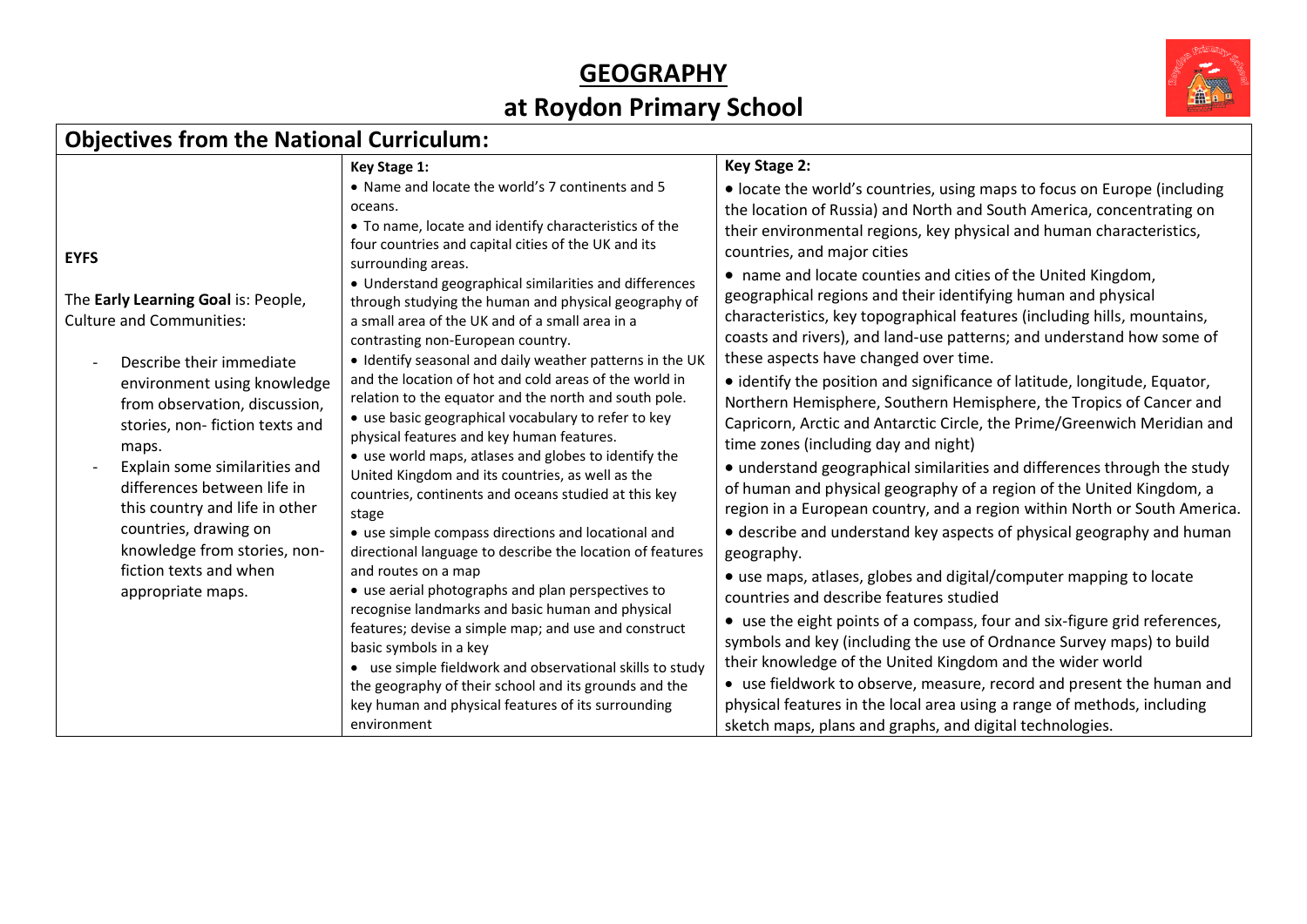# **GEOGRAPHY**



## **at Roydon Primary School**

 $\Gamma$ 

| <b>Progression of Skills:</b>                                                                                                                                                                                                                                                                                                                                                                                                                                                  |                                                                                                                                                                                                                                                 |                                                                                                                                                                                                                                                                                                                                                                                  |                                                                                                                                                                                                                                                          |
|--------------------------------------------------------------------------------------------------------------------------------------------------------------------------------------------------------------------------------------------------------------------------------------------------------------------------------------------------------------------------------------------------------------------------------------------------------------------------------|-------------------------------------------------------------------------------------------------------------------------------------------------------------------------------------------------------------------------------------------------|----------------------------------------------------------------------------------------------------------------------------------------------------------------------------------------------------------------------------------------------------------------------------------------------------------------------------------------------------------------------------------|----------------------------------------------------------------------------------------------------------------------------------------------------------------------------------------------------------------------------------------------------------|
| <b>EYFS</b>                                                                                                                                                                                                                                                                                                                                                                                                                                                                    | Year 1/Year 2                                                                                                                                                                                                                                   | Year 3/Year 4                                                                                                                                                                                                                                                                                                                                                                    | Year 5/Year 6                                                                                                                                                                                                                                            |
| <b>Geographical language</b>                                                                                                                                                                                                                                                                                                                                                                                                                                                   |                                                                                                                                                                                                                                                 |                                                                                                                                                                                                                                                                                                                                                                                  |                                                                                                                                                                                                                                                          |
| Use appropriate words to describe what they are<br>exploring.<br>Use geographical language to describe feature or<br>location e.g. hill/local/road/coastline/ wood<br>Ask geographical questions e.g. what is it like to<br>live in this place?                                                                                                                                                                                                                                | Use geographical language to describe<br>feature or location, e.g. valley/hill/local/<br>road/coastline/woods/village/farmland<br>Ask geographical questions, e.g. what is it like to<br>live in this place?                                    | Describe route and direction<br>Recognise eight points on a compass<br>Link words to topic/theme                                                                                                                                                                                                                                                                                 | Describe route, direction and location<br>Recognise sixteen points on a compass linking to<br>degrees of turn<br>Link words to theme, e.g. settlement - urban/<br>rural/land use/ sustainability; rivers -<br>confluence/tributary.                      |
| <b>Enquiry (building on questions from previous years)</b>                                                                                                                                                                                                                                                                                                                                                                                                                     |                                                                                                                                                                                                                                                 |                                                                                                                                                                                                                                                                                                                                                                                  |                                                                                                                                                                                                                                                          |
| Comment and ask questions about aspects of<br>their familiar world.<br>Express own views about a place, people,<br>environment.                                                                                                                                                                                                                                                                                                                                                | Express own views about a place, people,<br>environment.<br>Observe and record, e.g. identify buildings on a<br>street - memory maps.                                                                                                           | Ask geographical questions - where is this<br>location? what is this landscape like? what will it<br>be like in the future?<br>Analyse evidence and draw conclusions.                                                                                                                                                                                                            | Ask questions: what is this landscape like? how is<br>it changing? What patterns can you see/ what<br>has made it change?<br>Design and use questionnaires to obtain views of                                                                            |
| Observe and record e.g. identify buildings on a<br>street - memory maps.<br>Recognise some similarities and differences<br>between life in this country and life in other<br>countries.<br>Communicate in different ways, e.g.                                                                                                                                                                                                                                                 | Communicate in different ways, e.g. pictures/<br>pictograms/simple maps/sketches/labelled<br>diagrams.<br>Ask geographical questions - where is this place?<br>what is it like? How has it changed?<br>Express own views about a place, people, | Identify and explain different views of people<br>including themselves.<br>Construct questionnaire, use field sketch,<br>brainstorm words about a place, sketch maps (e-<br>learning, atlases)<br>Collect and record evidence: show questionnaire                                                                                                                                | community on subject.<br>Collect and record evidence, conduct a land use<br>survey categorise codes.<br>Analyse evidence and draw conclusions e.g. from<br>field work data on land use comparing land<br>use/compare historical maps of varying scales:  |
| environment, location. Give detailed reasons to<br>pictures/pictograms/simple<br>maps/sketches/labelled diagrams.<br>support own likes, dislikes, preferences.<br>Recognise how places have become the way they<br>Recognise how places have become the way<br>they are e.g. shops (patterns and processes).<br>are e.g. shops (patterns and processes).<br>Observe and record in different ways, e.g.<br>sketches, diagrams, ICT.<br>Communicate in different ways -pictures, | results in simple chart, colour coded maps which<br>demonstrate patterns.<br>Communicate in ways appropriate to task and<br>audience creating a sense of place.<br>Explore geographical issues through drama role<br>play.                      | temperature of various locations - influence on<br>people/ everyday life.<br>Communicate in ways appropriate to task and<br>audience e.g. persuasive writing - show<br>information on map overlays in showing levels of<br>information e.g. old/ new, use email to exchange<br>information about locality with another school<br>Look at patterns and explain reasons behind it. |                                                                                                                                                                                                                                                          |
|                                                                                                                                                                                                                                                                                                                                                                                                                                                                                | writing, charts                                                                                                                                                                                                                                 |                                                                                                                                                                                                                                                                                                                                                                                  | Identify and explain different views of people<br>including themselves give increased detail of<br>views, justification - detailed reasons influencing<br>views.<br>Collect and record evidence - record<br>measurement of river width/ depth/ velocity. |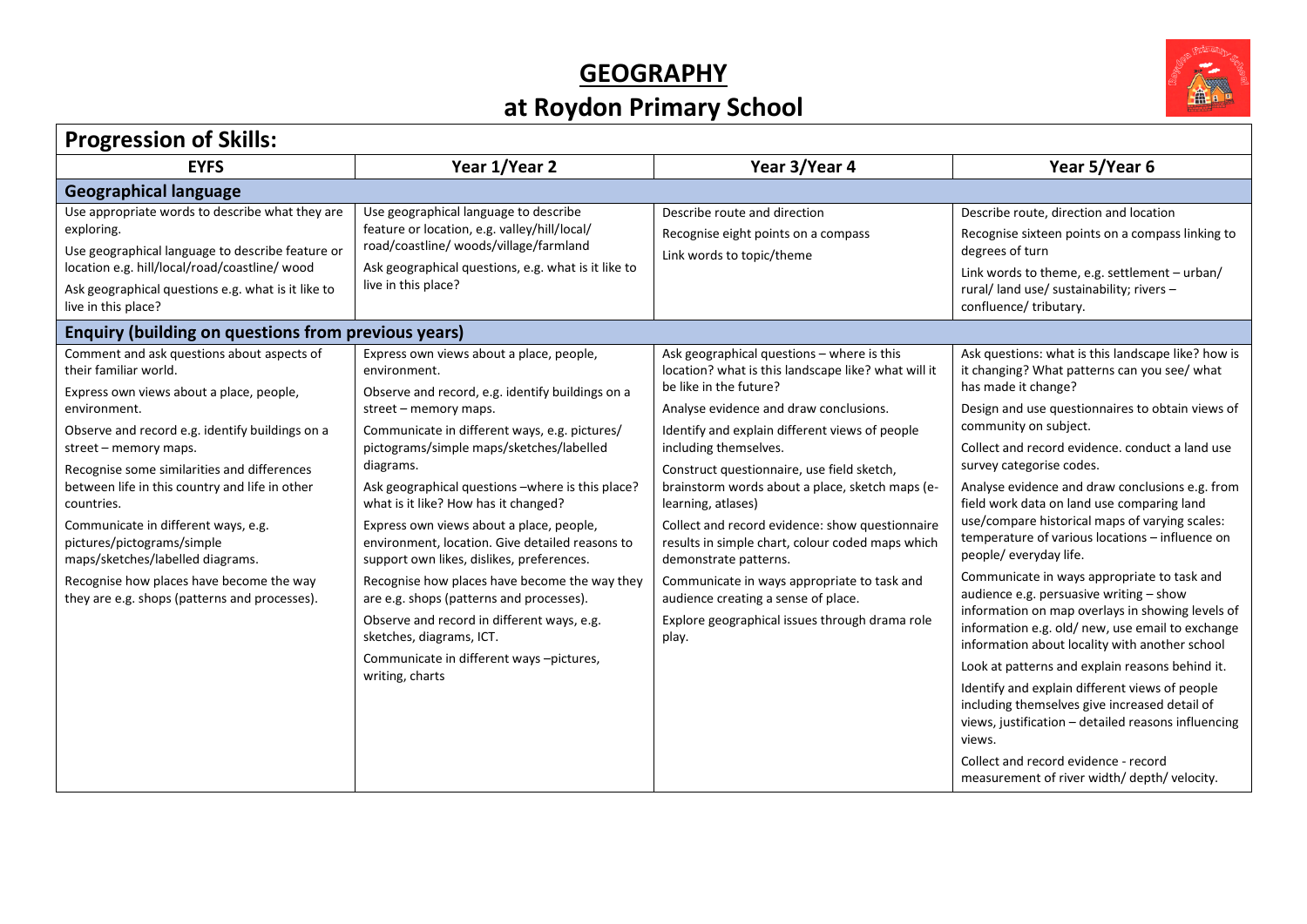#### **GEOGRAPHY**



## **at Roydon Primary School**

| Fieldwork (where and why, using fieldwork techniques)                    |                                                                            |                                                                                  |                                                                        |  |
|--------------------------------------------------------------------------|----------------------------------------------------------------------------|----------------------------------------------------------------------------------|------------------------------------------------------------------------|--|
| Record observations in simple field sketches<br>Use a camera and/or iPad | Record observations in simple field sketches and<br>diagrams               | Record observations in more detailed field<br>sketches and diagrams.             | Field sketches should show understanding of<br>pattern/movement/change |  |
|                                                                          | Use a camera/iPad                                                          |                                                                                  |                                                                        |  |
| Map and atlas work                                                       |                                                                            |                                                                                  |                                                                        |  |
| Make simple maps and plans                                               | Make simple maps and plans                                                 | Draw accurate maps including plan view from                                      | Draw to scale with increasing accuracy and speed                       |  |
| Draw information from a simple map.                                      | Explore maps of the local area                                             | above – develop more complex key                                                 | use key to make deductions about                                       |  |
| Explore maps of the local area                                           | Compare two settlements, using globes, maps,<br>plans at a range of scales | Use contents/coordinates/index to locate places/<br>pages quickly and accurately | landscape/industry/features, etc.                                      |  |
|                                                                          | Use contents/index to locate a country or draw<br>information from a map   |                                                                                  |                                                                        |  |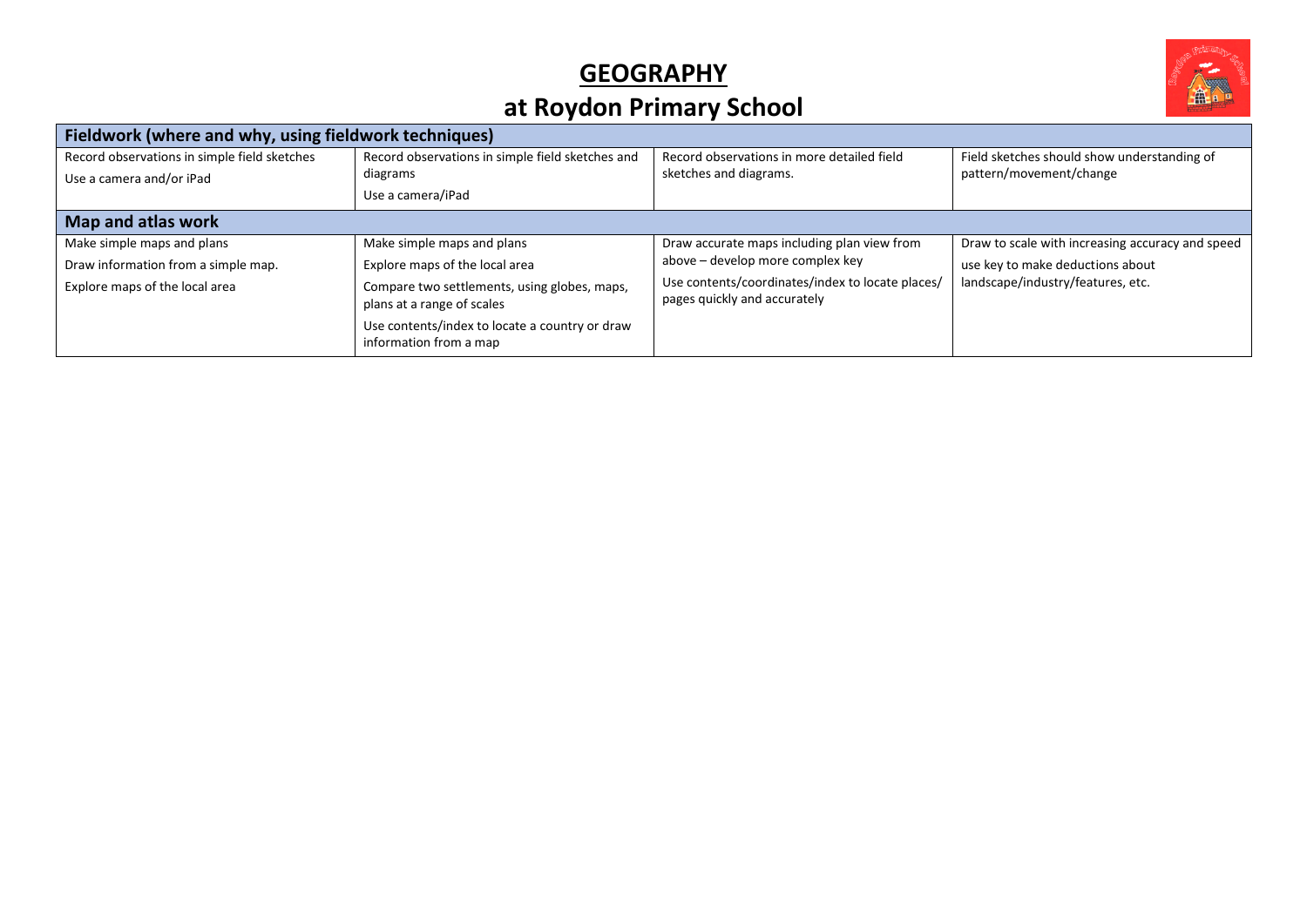#### **GEOGRAPHY at Roydon Primary School**



| Year      | Term   | Starting Reception in September:       |                                        |                                        |                      |
|-----------|--------|----------------------------------------|----------------------------------------|----------------------------------------|----------------------|
| group     |        | 2018/2022                              | 2019/2023                              | 2020/2024                              | 2021/2025            |
| Reception | Autumn | Superheroes                            | Space & Aliens                         | Pirates                                | Inspirational People |
|           | Spring | Dr Seuss                               | <b>Under the Sea</b>                   | Houses & Homes<br>Great Fire of London | Dinosaurs            |
|           | Summer | <b>Seaside</b>                         | Minibeasts                             | Dragons                                | Farm to Fork         |
| Year 1    | Autumn | Space & Aliens                         | Pirates                                | Superheroes                            | Pets                 |
|           | Spring | <b>Under the Sea</b>                   | Houses & Homes<br>Great Fire of London | Transport and Travel                   | Under the sea        |
|           | Summer | Minibeasts                             | Dragons                                | <b>Seaside</b>                         | Minibeasts           |
| Year 2    | Autumn | Pirates                                | Inspirational People                   | Superheroes                            | Space & Aliens       |
|           | Spring | Houses & Homes<br>Great Fire of London | Dinosaurs                              | Dr Seuss                               | Under the Sea        |
|           | Summer | Dragons                                | Farm to Fork                           | Seaside                                | Minibeasts           |